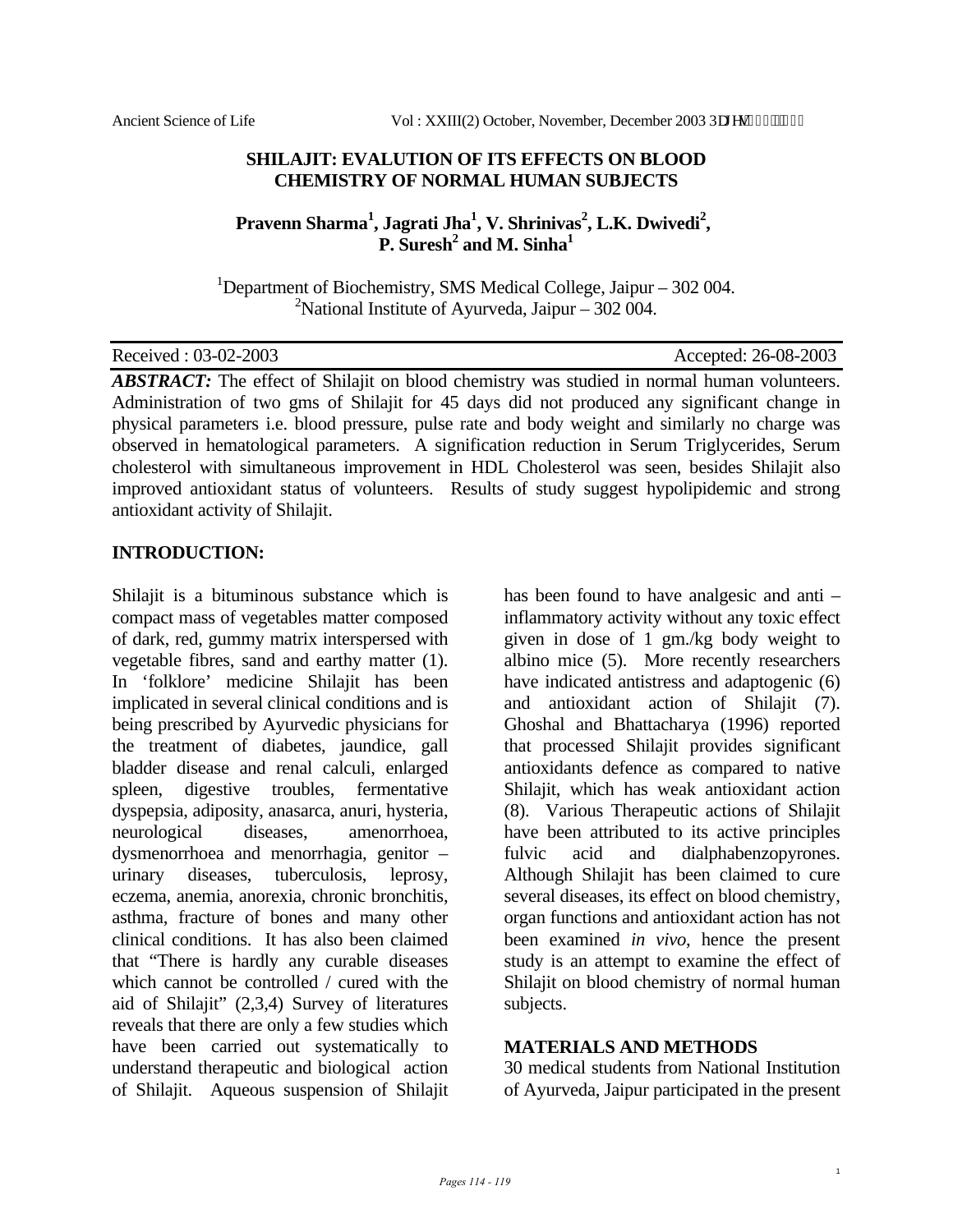study ranging in age from 16 to 30 years. A written consent was obtained from each of them and they were appraised of the purpose of study. Care was taken to ensure that all the subjects were from similar socioeconomic status, symptom free, without any obvious clinical disorder on examination, not taking any drug therapy, vitamins and health booster, non smokers and lacto vegetarian and non pregnant. Subjects were administered with 2 gms Shilajit per day in the form of capsules of 500 mg. each.

Crude Shilajit was procured from Pharmacy of National Institute of Ayurveda, Jaipur, and purified by one of us (V.S) who is an Ayurvedic Physician himself by "*Agnitapi"* method. (9, 10) Purification of Shilajit by Agnitapi method essentially involves four steps. 1. Soaking in water/preparation of solution of Shilajit. 2. Filteration – to remove impurities and practicles. 3. Boiling of clear watery filtrate until a thick viscous liquid is obtained. 4. Drying of thick viscous liquid obtained in preceding step in incubator at 50<sup>0</sup>C. The purity of processed Shilajit so obtained was assessed by Ayurvedic method- "Jalapariksha" and "Agnipariksha". Shilajit has a characteristic solubility, shape, from and smoke. Capsules of 500 mg. of processed and purified Shilajit were prepared. Processed Shilajit was analyzed at Dabur Research Foundation for its active principles. Figure 1 shows fingerprints of purified Shilajit relation to standard. Its chemical analysis is given in Table 1. All the subjects were clinically examined by one of us (V.S) and their body weight, pulse rate, blood pressure and history of any past illness were carefully recorded. Double blind placebo study was carried out and 20 subjects were administered with two grams Shilajit per day (4 capsules of 500 mg. each) under the supervision of Ayurvedic physician and 10 subjects were given sugar capsules (placebo).

Subjects were unaware of the contents of capsule.

Blood samples were drawn before and after 45 days of supplemention of Shilajit and analyzed of Sugar, Urea, Creatinine, Total Protein, Albumin, A/G Ration, Uric Acid, SGOT, SGPT, Alkaline Phosphatase, Triglycerides (TG), Cholesterol, HDL, LDL and VLDL on Merck selectra auto analyzer using standard kits. SOD was analysed by kits supplied by Randox, Vitamin C and E analysed by manual methods (11,12)

### **RESULTS AND DISCUSSION**

Study was conducted on 30 normal healthy human subjects in the age range 16-30 years. Median age 24 years, out of which 20 subjects were given 2 gms of purified Shilajit and 10 were placebo controls. Processed Shilajit was procured from crude (native) Shilajit through several steps of purification. Native Shilajit is found to be contaminated with polymeric quinines, microbial debris and heavy metals  $(13, 14)$ . These contaminants are required to be removed by purification. Purified Shilajit improves its beneficial effects in living system. (Ghosal and Bhattacharya 1996).

Processed Shilajit was found to be positive for benzopyrones and fulvic acid contents, which are considered as its active principles. Purified Shilajit, used in present study contains 6.61% (w/w) fulvic acid (Table 1). Supplementation of 2 gms Shilajit for 45 days to normal healthy subjects did not produce any significant change in blood pressure, pulse rate and body weight. Similarly no change in hemoglobin level and cell counts could be appreciated. Effect of processed Shilajit on biochemical parameters is summarized in Table 2, which shows that it has no significant (p>0.05) effect on blood sugar, urea, creatinine, uric acid, total protein,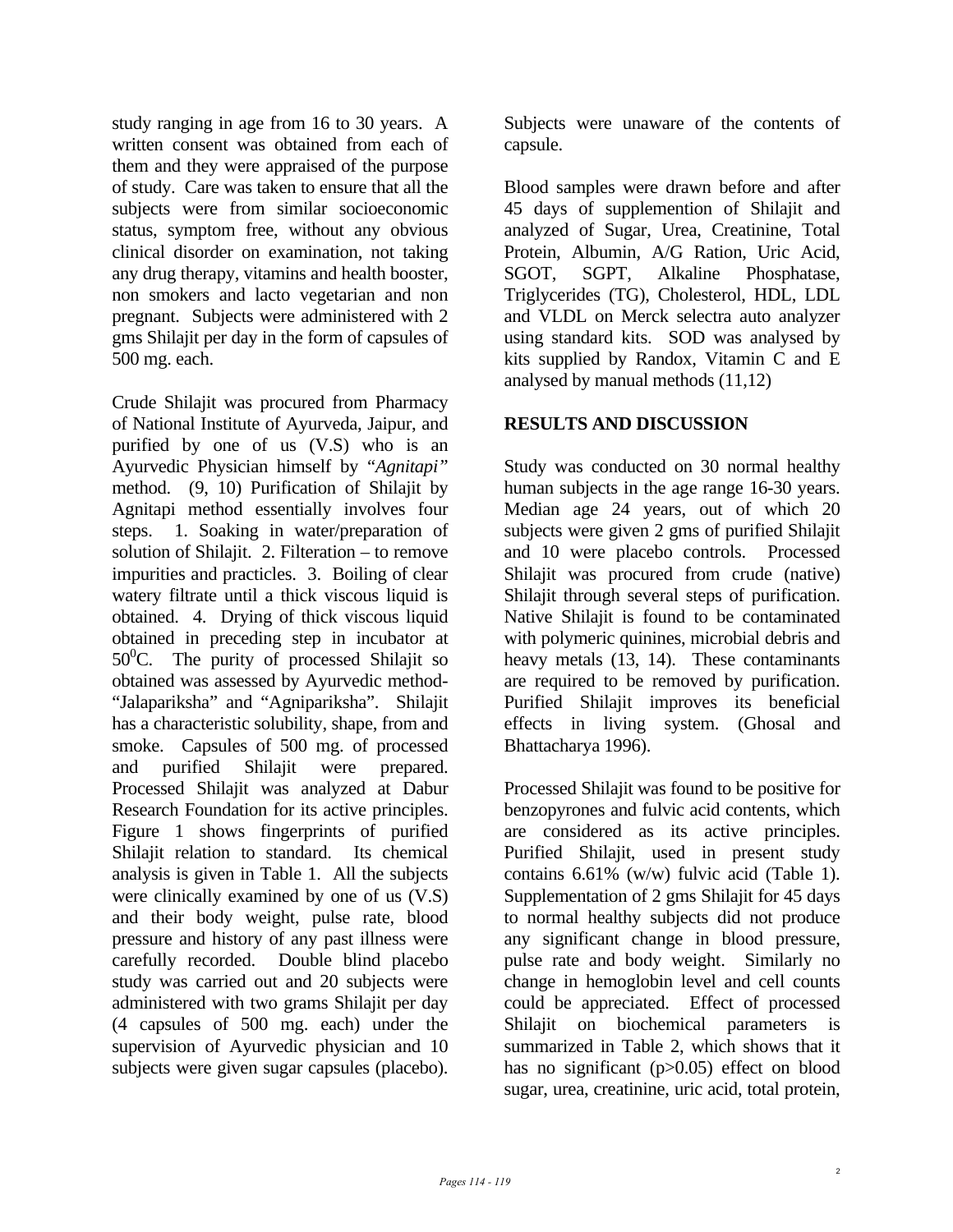albumin, SGOT, SGPT and Alkaline Phosphatase level. It has to be borne in mind that the study was conducted in normal conditions in normal subjects and most of the drugs do not affect biochemical parameters in normal conditions. But an important observation emerges from this study that Shilajit does not adversely affect liver and kidney functions, which is evident from SGOT, SGPT, Alkaline phosphatase, Urea, Creatine and Uric acid levels. However at the same time there was a significant reduction in serum TG, Cholesterol, LDL Cholesterol and VLDL Cholesterol levels and significant improvement in HDL Cholesterol level. Decrease in serum TG and Cholesterol level  $(p<0.01)$  with simultaneous increase in HDL suggests its hypolipidemic and cardio protective activity. Further more its effects on serum SOD; Vitamin E and Vitamin C have also been examined. SOD is one of the important antioxidant enzymes, which removes the super oxide radical in the front line of defense against oxidative stress, while vitamin C and E are important nutrient antioxidants, which prevent lipid per oxidation. Shilajit significantly increased SOD, Vitamin E and Vitamin C levels of blood  $(p<0.01)$ . Increase in antioxidant level suggests its sparing effect on antioxidants and strengthens the protective system to prevent damages caused by reactive oxygen species and also against the oxidative stress. Antioxidant activity of Shilajit could be attributed to its fulvic acid contents. Fulvic acid plays as a bi-directional super antioxidant i.e. as electron donors and acceptors, depending upon the need for balance in the situation. If it encounters free radicals with unpaired positive electron it supplies an equal and opposite negative charge to neutralize it, likewise, if free radicals carry a negative charge, the fulvic acid molecule can supply positive unpaired electron to nullify that charge. Ghosal and Bhattacharya (1996) has also, observed in an *in vitro* study that processed Shilajit provides a significant oxidative defense by scavenging singlet oxygen (8). Result of the study suggests that Shilajit has hypolipidemic and antioxidant action. However that extracts mechanism of action is not yet fully understood and further study is needed to examine its effects in particular diseases, which alter these biochemical parameters.

## **Bibliography:**

- 1. Chopra R.N., Chopra I.C., Handa, K.L and Kapoor, L.D Indigenous drugs of India : Dhar & Sons Pvt. Ltd., Calcutta  $2<sup>nd</sup>$  Edition (1973).
- 2. Nadkarni, Indian Materica Media, 2:23-32, 1993.
- 3. Charaka Samhita Chikitsa Stana Chowkambha Orientalia, E:25-26, 1996.
- 4. Pandit Vishwanath, Bhavapraksha Nighnathu, Monthil Banarasidas Publication, 370, 1998.
- 5. Goshal S., Phytother. Res., 2(4), 187, 1988.
- 6. Bhattacharya S.K., Sen A.P. and Goshal S. Phytother. Res., 8, 1-4, 1994.
- 7. Goshal S., Mukharjee B and Bhattacharya S.K. Ind J. Indg. Med., 17(1), 1-11, 1995.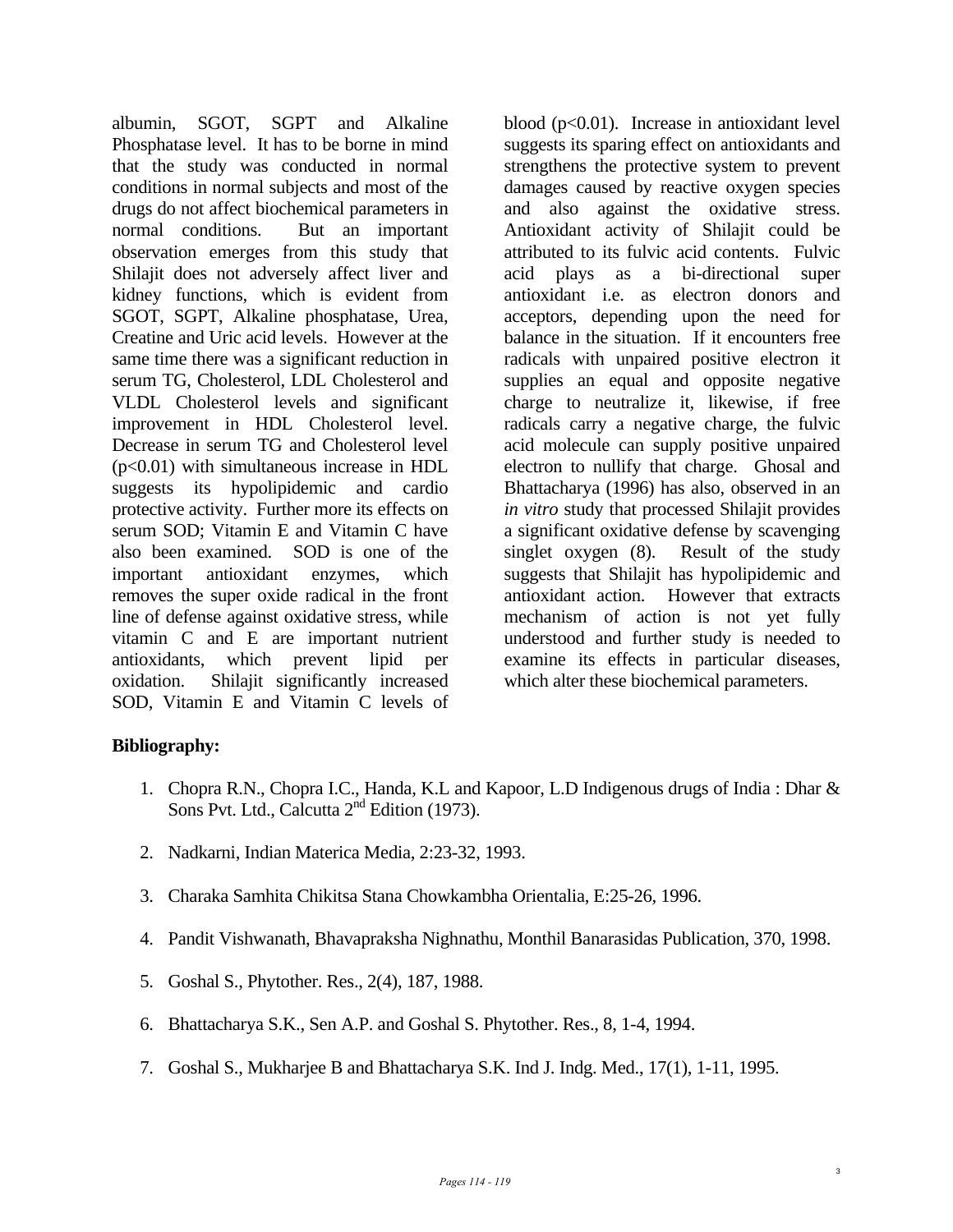- 8. Goshal S. and Bhattacharya S.K. Indian Journal of chemistry vol. 35 B, 127-132, 1996.
- 9. Damodar Joshi, Rasamitram, Ed. 1.257-262, 1998.
- 10. Rasatantra Sara and Siddha Prayoga Samgraha Publication Krishnan Gopal Kaleda, Ajmer, part 1. Ed.  $9^{th}$ , 63-64, 1961.
- 11. Natelson S: Serum ascorbic acid estimation using dinitro phenyl hydrazine. In Techniques of Clinical Chemistry, Springfield, Charles C Thomas 162, 1971.
- 12. Baker, H and Frand O, in Clinical vitaminology, methods and interpretation, Interscience publisher. John Wiley and Sons Inc. New York. P. 172, 1968.
- 13. Goshal S, Pure and Appl Chem (IUPAC), 62, 1285, 1990.
- 14. Goshal S, Traditional medicine, edited by B. Mukharjee (Oxford IBH, New Delhi), 308, 1993.



4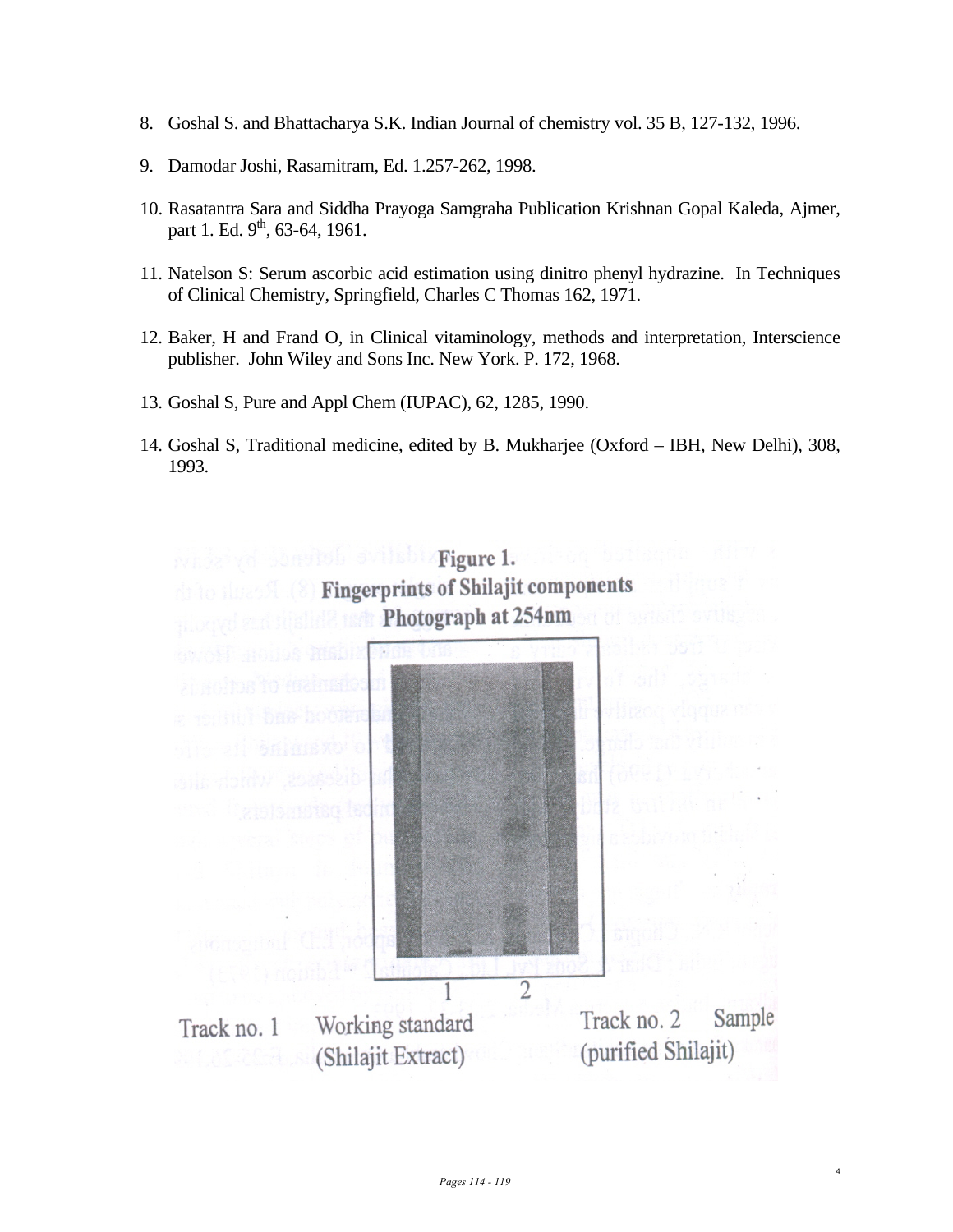# **TABLE 1 Analysis of Drug (Shilajit) Dabur Research Foundation Analytical Report – No \_ 050622**

| <b>TEST Description</b>                  | <b>SAMPLE</b><br>(PURIFIED)<br>Dark brown powder |
|------------------------------------------|--------------------------------------------------|
| Identification                           |                                                  |
| <b>Test for Benzopyrones</b>             | Positive                                         |
| <b>Test for Fulvic acids</b>             | Positive                                         |
| PH. 10% w/v Aq. Dispersion               | 6.37                                             |
| Moisture content $(KF)$ (%w/w)           | 9.50                                             |
| Water soluble extractive value $(\%w/w)$ | 92.13                                            |
| Total ash content $(\%w/w)$              | 15.35                                            |
| Acid insoluble ash content $(\%w/w)$     | 1.25                                             |
| Assay as crude Fulvic Acid $(\%w/w)$     | 6.61                                             |

**Table 2**  Effect of Shilajit on blood chemistry (Values are Mean  $\pm$  SD) **Group 1 (Placebo) n = 10 (without supplementation) Group 2 n = 20** 

| S.<br>NO | <b>PARAMETER</b>     | (Placebo)<br>$n = 10$<br>(without supplementation) |                 | $n = 20$<br>(Supplementation of<br>Shilajit) |                  |
|----------|----------------------|----------------------------------------------------|-----------------|----------------------------------------------|------------------|
|          |                      | <b>Before</b>                                      | <b>After</b>    | <b>Before</b>                                | <b>After</b>     |
| 01       | $SUGAR$ (mg/dl)      | $76.3 \pm 8.28$                                    | $76.1 \pm 7.85$ | $79.3 \pm 8.00$                              | $75.8 \pm 7.18$  |
| 02       | UREA $(mg/dl)$       | $24.0 \pm 3.68$                                    | $22.8 \pm 5.05$ | $26.5 \pm 6.00$                              | $24.1 \pm 5.70$  |
| 03       | CREATININE (mg/dl)   | $1.0 \pm 0.118$                                    | $0.97 \pm 0.11$ | $0.99 \pm 0.13$                              | $0.96 \pm 0.22$  |
| 04       | URIC ACID (mg/dl)    | $4.67 \pm 1.06$                                    | $4.55 \pm 1.11$ | $4.6 \pm 0.65$                               | $4.3 \pm 0.65$   |
| 05       | TOTAL PROTEIN (g/dl) | $7.09 \pm 0.27$                                    | $6.99 \pm 0.30$ | $7.05 \pm 0.35$                              | $7.1 \pm 0.237$  |
| 06       | ALBUMIN (g/dl)       | $3.97 \pm 0.24$                                    | $3.90 \pm 0.18$ | $3.95 \pm 0.201$                             | $4.00 \pm 0.087$ |